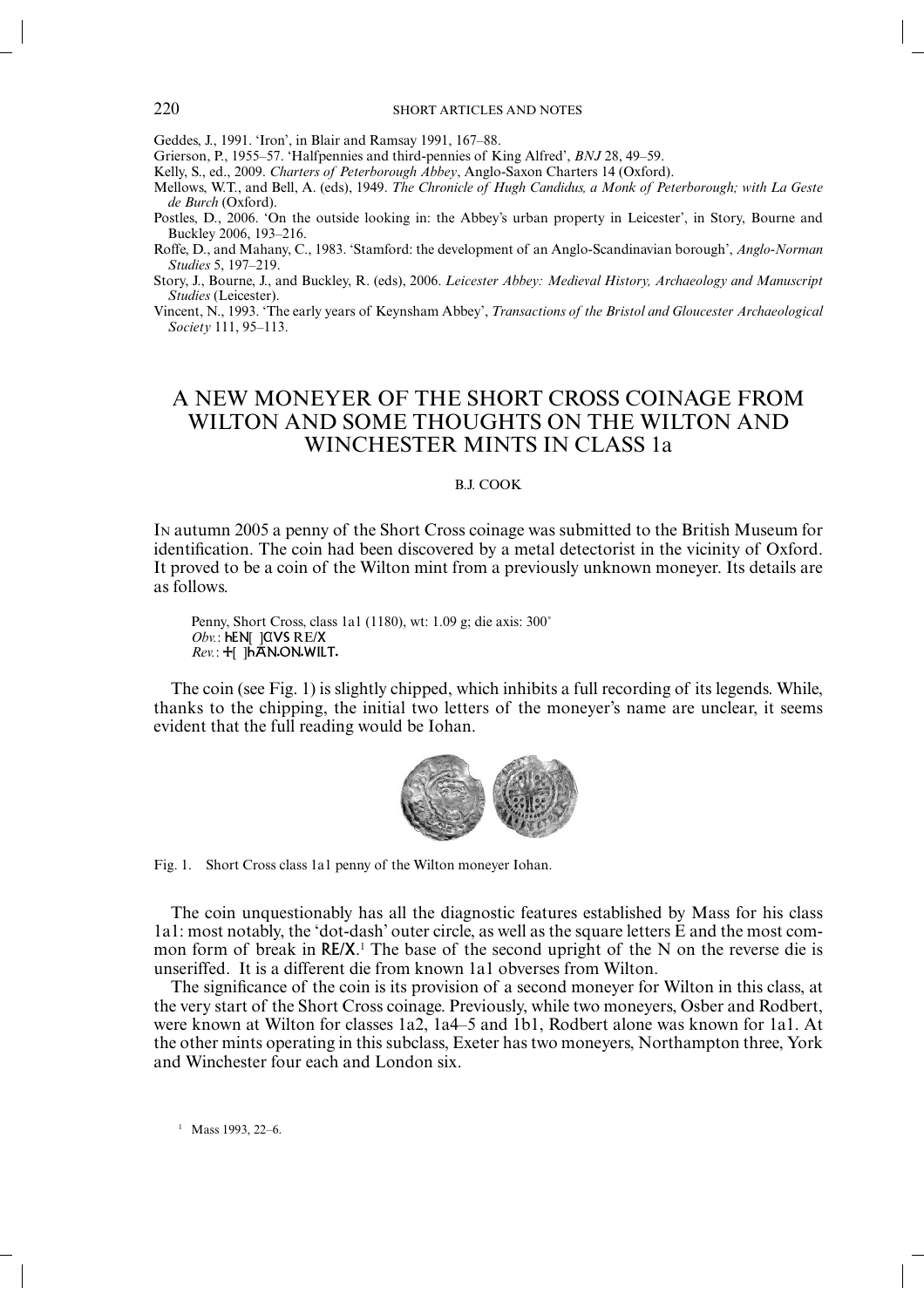### SHORT ARTICLES AND NOTES 221

The status of the Wilton mint and its relationship to Winchester has received significant attention. In 1966 Brand and Elmore Jones proposed that the Wilton mint opened on an emergency basis only when the mint at Winchester was destroyed by fire on the night of either 1/2 or 14/15 July 1180.<sup>2</sup> It is certainly the case that, for some reason, two obverse dies of 1a1 and one of 1a2 and one retooled reverse of 1a2 from the Winchester mint were transferred to Wilton for the use of the moneyer Rodbert.<sup>3</sup> However, Brand and Elmore Jones's interpretation was questioned in 1993. In his analysis of class 1a, published in that year, Jeffrey Mass showed that coins of Rodbert were in production from class 1a1, the start of the coinage, although it should be noted that in this paper Mass still accepted the proposal of Brand and Elmore Jones that Wilton was opened on an emergency basis after the fire.<sup>4</sup> However, in an accompanying paper, Martin Allen took on board the implications of Mass's evidence: that Wilton was a functioning mint before the Winchester fire had its supposed impact on mint production.<sup>5</sup> In 2001 Allen continued to accept that Wilton was active from the start of the coinage and also made the point that Winchester and Wilton were both among the mints which had been active during the *Cross and Crosslets* coinage, in the 1160s, so they both had a reasonably recent tradition of activity.<sup>6</sup> The appearance of a second moneyer at Wilton in class 1a1 would certainly appear to give clear confirmation, if this were needed, to the idea that Wilton was indeed operating from the start of the Short Cross coinage and that it was not an emergency mint.

It also seems likely that the moneyer Rodbert was active at both mints at the same time and right from the start of the coinage. The transfer of a reverse die of Rodbert from Winchester to Wilton, where it was retooled to fit the different mint name, is the primary piece of evidence here, confirming the fact of the same moneyer operating at both mints. The obverse dies he used at Wilton had also been used previously by Henri and Gocelm at Winchester, as well as by himself. The only counter-argument to Rodbert having a dual role from the start would be to suggest that Iohan was originally the single moneyer at Wilton, and that his unexpected disappearance in 1a1 was the cause of Rodbert being hastily co-opted from Winchester and given this dual position. However, given that the dies transferred from Winchester include examples for class 1a2, this seems a needlessly convoluted speculation. Instead, it may be correct to view the two mints as having always had a strong connection, with Wilton a subsidiary operation of Winchester, this being, as Martin Allen suggests, either an aspect of Winchester's central role in the organization of the recoinage, or else because Wilton was a mint with the special role of being primarily for the king's use.7

At Winchester Rodbert worked alongside Clement, Gocelm, Henri and Osbern in the production of class 1a1, whereas at Wilton his only companion was the newly-discovered moneyer Iohan. By the time 1a2 dies were being used, Iohan has apparently disappeared from Wilton and, during the use of 1a2, the nearly-as-ephemeral Henri also ceased production at Winchester. Given that it is only thanks to this new coin that we know about Iohan at all, it is of course possible that a die for him in 1a2 might still at some point be forthcoming. Although Henri disappeared from Winchester in 1a2, a new moneyer named Adam joined the complement in the same issue, perhaps as his replacement, while at Wilton Iohan would appear to have been replaced by Osber, who commenced activity there in 1a2.

Brand and Elmore Jones suggested that Osber was, like Rodbert, a moneyer working jointly at the two neighbouring mints.<sup>8</sup> There are two assumptions here: first, that the moneyer named on the coins of class 1a1 at Winchester as Osbern is the same individual as the Osber who

7 Allen 1993, 54–5.

8 Brand and Elmore Jones 1966.

<sup>2</sup> Brand and Elmore Jones 1966. The date of the fire as given here follows the discussion of Allen 1993, 53–4.

<sup>&</sup>lt;sup>3</sup> A reverse die of Rodbert of class 1a4 was also altered in this way, but this was presumably done somewhat later: see Mass 2001, no. 171. 4

 $4$  Mass 1993, 36–7, esp. n.41.

<sup>5</sup> Allen 1993, 54–5.

<sup>6</sup> Allen 2001, 1. Wilton was active in *Cross-and-Crosslets* class A, until *c.*1160, and Winchester continued until class D which, according to Crafter, concluded *c.*1170: Crafter 1998, 48–56.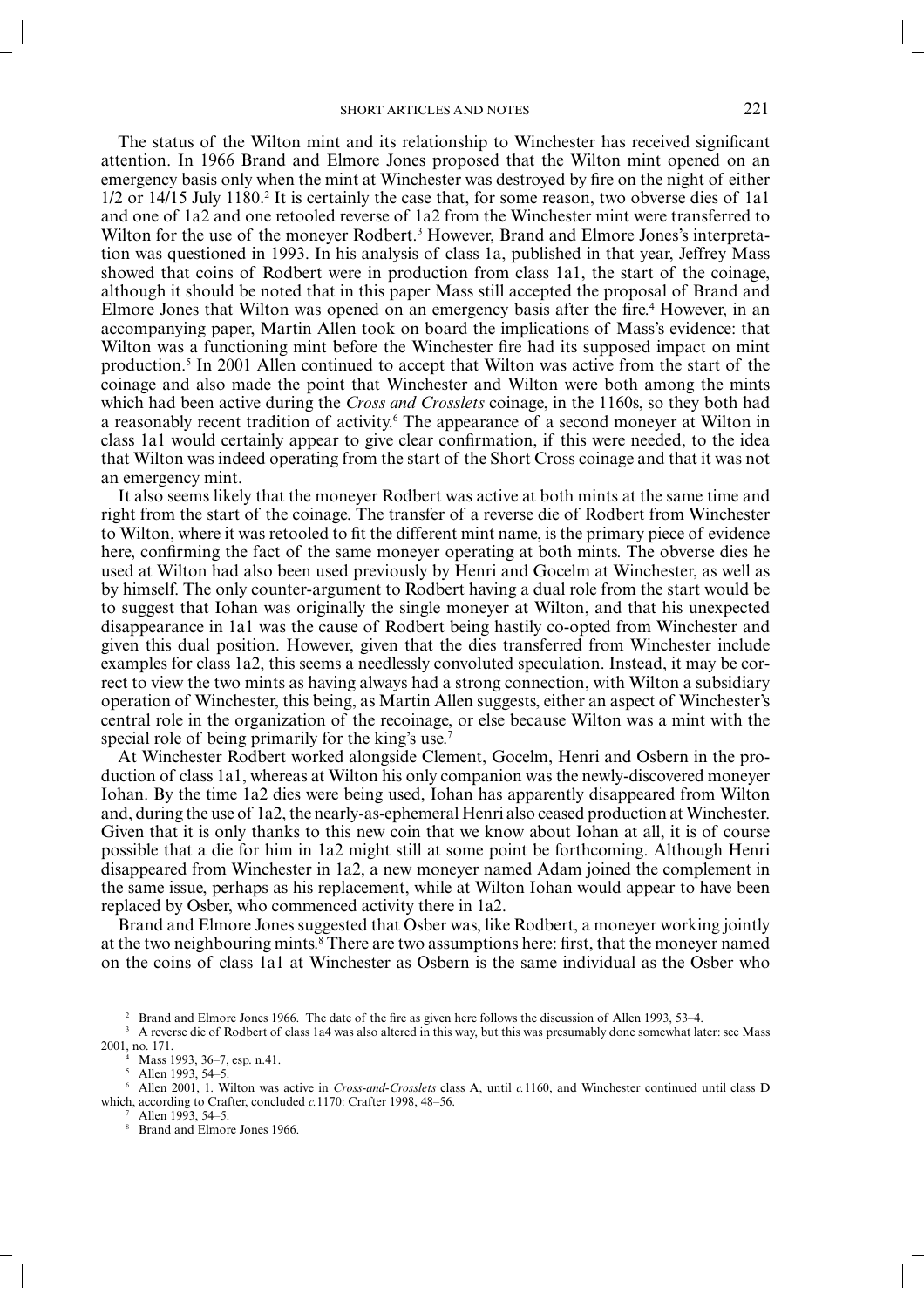coins at Wilton in 1a2, 1a4, 1a5 and 1b1–2; and secondly, that the Wilton Osber is the same as the Osber coining at Winchester in 1a3–4 and 1b1. Unlike Rodbert, there is no die link to demonstrate the connections between these three appearances of Osber(n). Martin Allen has pointed out a potential problem of nomenclature in equating the Winchester moneyer named as Osbern on the coins with the *Osbertus monetarius de Wilton* who is mentioned in the Pipe Roll for 1183/4 as owing rent for the use of the moneyers' house at Winchester. The fact that *Osberto monetario* at Wilton is also mentioned in the Pipe Roll for 1184/5 reinforces this question: the name-form was not just a single usage.<sup>9</sup> Although the 1183/4 reference in itself is a strong suggestion that the Osbers of Wilton and Winchester were one and the same, for this to be the case either the reverse die reading Osbern or the Pipe Roll readings *Osbertus* must have recorded the name incorrectly.<sup>10</sup> 'Osber' was not an uncommon name for a moneyer at this time: it is also found at London, Exeter and Worcester during class 1.11 There is, therefore, the possibility that the moneyer Osber(n) of Winchester and the Wilton moneyer Osber(t?) were different individuals, although the link between *Osbertus monetarius de Wilton* with the Winchester mint would tend to give one pause here. The alternative position would be to accept the moneyer's name OSBERN as a mistake, regard this moneyer as the same as Osber(t), and thus the dual Wilton/Winchester moneyer from later in class 1 and (as Allen suggested) view the Osbern of classes 3–4 as a different individual entirely. The main problem with this is that it has been suggested that it was at Winchester itself that the dies for the coinage were being made, which might make it unlikely that they would misspell the name of a moneyer on the spot.12 However, one could envisage Winchester's role being a storage, accounting and distribution centre for dies, rather than the actual place of their manufacture.

The simplest and perhaps the likeliest situation, given the certain dual position of Rodbert and the Osber link provided by the Pipe Roll reference, is to accept the idea that there was indeed one single moneyer named Osber(t) active first at Winchester alone in class 1a1 and then at the two mints simultaneously thereafter.<sup>13</sup> A supporting circumstance is provided by the fact that, unlike the other Winchester moneyers, Rodbert, Henri, Gocelm, Clement and Adam (who, apart from Adam, all worked through 1a1 and into 1a2), Osber struck no coins of 1a2 at that mint, while there are such coins at Wilton: Osber might at that time have been setting up his activities at the latter mint, which was, thus, briefly the focus of his operations.<sup>14</sup>

All this may have the capacity to throw some doubt onto the importance of the Winchester fire. Its original significance was seemingly clear: the fire caused two of the existing Winchester moneyers, Rodbert and Osber, to set up a new emergency mint at Wilton, while subsequently coining by them continued at both Wilton and Winchester for some unexplained reason, even though the emergency had passed and there was, on the face of it, nothing to inhibit Wilton's closure. However, Mass was able to show that Rodbert had a joint role at the two mints before this event and this appears to demonstrate that the existence of the Wilton mint was part of the very earliest organization of the Short Cross recoinage. It is also the case that there seems to have been some reorganization in the structure of the moneyers at the two mints occurring in and around the time of the introduction of class 1a2. This may have arisen from, or else had as a consequence, the termination of the position of Iohan at Wilton and maybe that of Henri at Winchester (although the arrival of Adam at Winchester has to be factored in as well). The two mints appear to have ended the period of issue of class 1a2 with the same number of moneyers they had started with in 1a1 (and this is counting both Henri and Adam),<sup>15</sup> in con-

11 However, it thereafter disappears from the moneyers' name-stock, apart, that is, from Osbern at Winchester.

12 Brand 1994, 31.

<sup>13</sup> This would place the mistake at the door of the mint engraver.

It remains, of course, possible that a coin of Osber from Winchester of class 1a2 might still turn up, to render this point  $\begin{array}{c}\n\text{moot.} \\
15\n\end{array}$ 

In 1a1 Wilton had Iohan and Rodbert, and Winchester had Clement, Gocelm, Osbern and Rodbert (five individuals in total), whereas in 1a2 Wilton had Osber and Rodbert, and Winchester had Adam, Clement, Henri, and Rodbert (five individuals in total). Although it is possible that a coin of Gocelm of 1a2 will turn up to expand this number to 6, this is still not taking into account the likelihood that Adam was a replacement for Henri. In 1a5 and 1b1 the total combined complement was definitely up to 6, with a moneyer added to the Winchester total.

<sup>9</sup> Allen 1993, 54, esp. n.19.

<sup>10</sup> Allen 1993, 54.